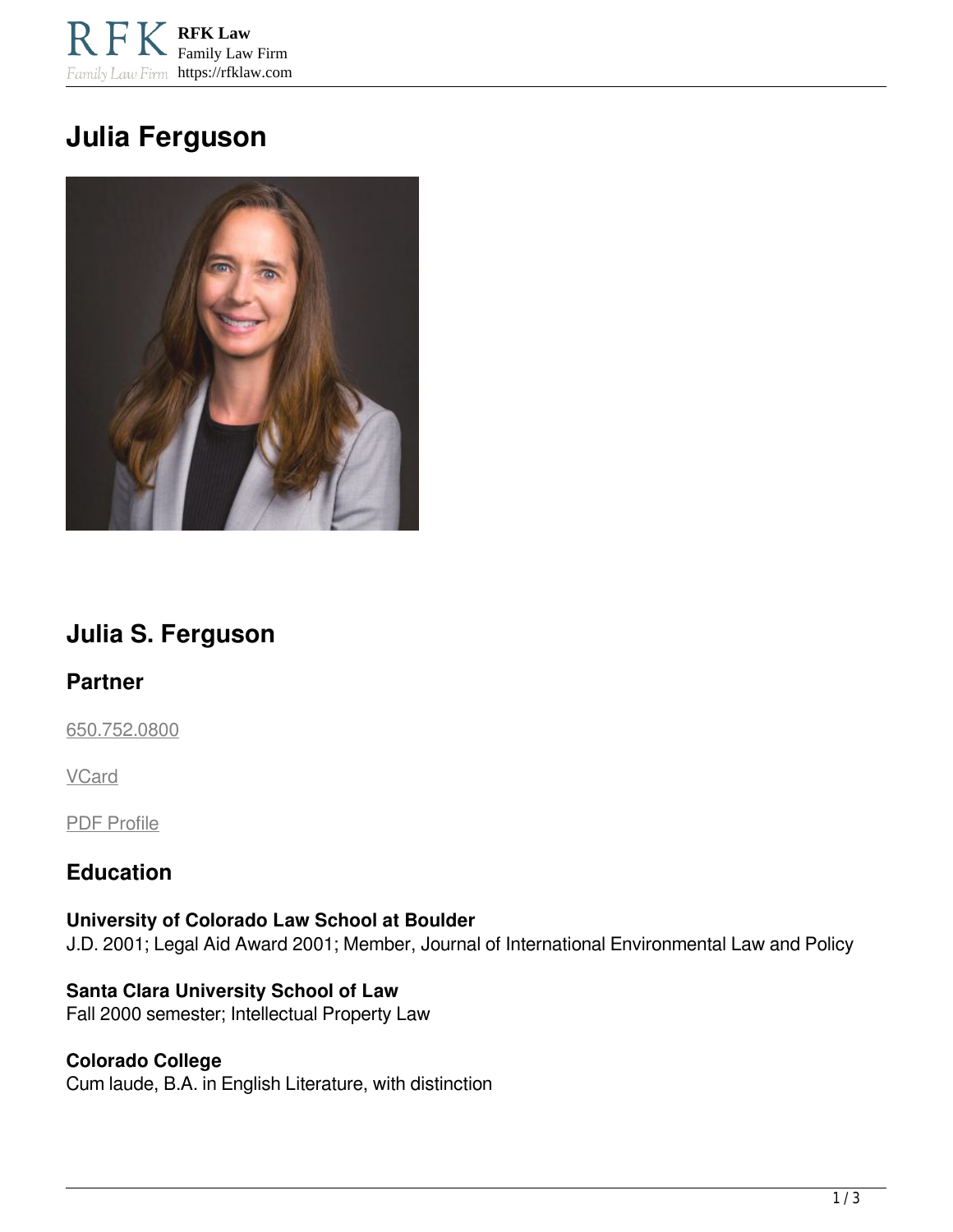### **Admissions**

California Bar, 2001

### **Recognition**

- Northern California Super Lawyers (2020, 2019)
- Certified Family Law Specialist by the State Bar of California (since 2012)

### **Professional Activities**

- Association of Family Law Specialists
- Minor's Counsel
- San Mateo County Bar Association
- Santa Clara County Bar Association

### **Personal Interests**

When Julia is not practicing law, she enjoys listening to Giants' games on the radio, reading fiction, attempting to improve her chess game, taking her dog to the beach and spending time with her grown daughter.

As a Certified Family Law Specialist, Julia S. Ferguson is an expert credentialed with one of the most rigorous legal qualifications in California family law. She has extensive experience representing clients, including engineers and technology specialists, in their divorce by litigation, mediation, or as consulting counsel. She serves as a volunteer mediator and judge pro tem in Santa Clara Superior Court.

Julia is a strong proponent of negotiated settlements to achieve the best outcome in family law matters. When settlement is not possible, Julia is courtroom ready and experienced in advocating for her clients' rights in disputes over dissolution of marriage, custody, support, nullities, property division and post-judgment set-asides. She considers each case unique and favors tailored strategies over formulaic, cookie-cutter litigation approaches as the best way to protect and advocate for her clients.

Julia views children as unwitting participants who should be the top priority in cases where parents are divorcing. Even though a parent is her client, Julia seeks to minimize the negative effects to children throughout all divorce proceedings. Julia also serves as minor's counsel, representing the children's best interests in high-conflict cases.

In one of my first court appearances in San Mateo, a family law judge said, 'Children learn how to love based on how their parents treat each other.' This deeply resonated with me and still does. Whenever possible, children deserve to have safe, loving and positive relationships with both of their parents.